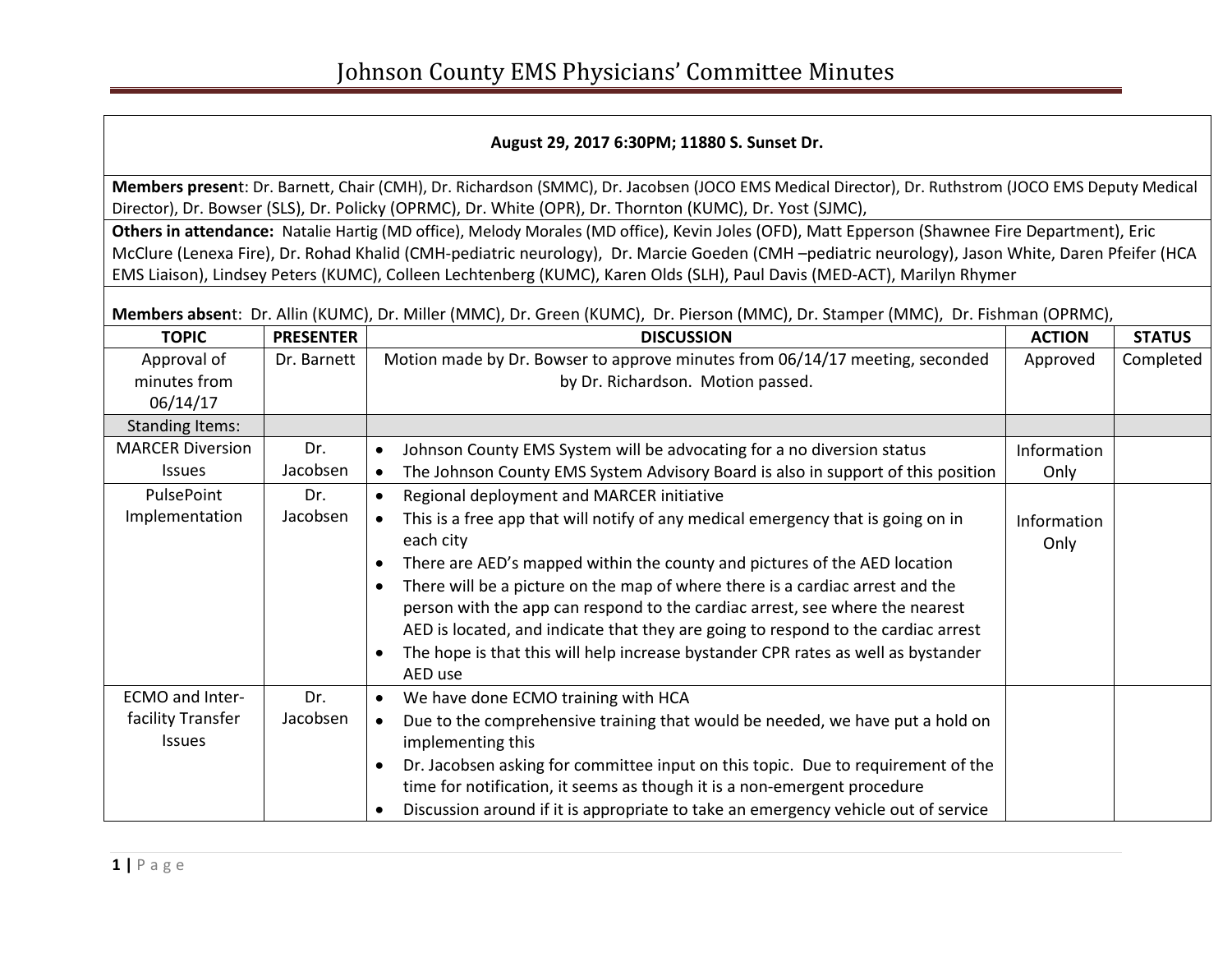# Johnson County EMS Physicians' Committee Minutes

|                                                     |                 | to provide a non-emergent procedure<br>MED-ACT Chief also expressed concern for taking an emergency vehicle out of<br>$\bullet$<br>service to provide a non-emergent procedure with the call volume in the county<br>Discussion around inter-facility transfers and the issues we have been having with<br>crews being put in tough situations with medications requiring IV pumps and the<br>need to have a nurse accompany the EMS providers.<br>We will table this topic for now and approach this topic at a later date<br>$\bullet$ |  |
|-----------------------------------------------------|-----------------|------------------------------------------------------------------------------------------------------------------------------------------------------------------------------------------------------------------------------------------------------------------------------------------------------------------------------------------------------------------------------------------------------------------------------------------------------------------------------------------------------------------------------------------|--|
| Microhospitals                                      | Dr.<br>Jacobsen | There will be several new microhospitals that will be coming to Johnson County<br>$\bullet$<br>We will be setting up a meeting to meet with the medical directors of facilities<br>$\bullet$<br>and St. Lukes and Developers in near future                                                                                                                                                                                                                                                                                              |  |
| <b>New Business:</b>                                |                 | $\bullet$                                                                                                                                                                                                                                                                                                                                                                                                                                                                                                                                |  |
| Preview of<br>Proposed Protocol<br>Changes for 2018 | Dr.<br>Jacobsen | <b>Stroke Routing PROPOSAL:</b><br>$\bullet$<br><18 years old with signs/symptoms concerning for CVA transport to CMH-Main                                                                                                                                                                                                                                                                                                                                                                                                               |  |
|                                                     |                 | ≥18 years old with Cincinnati Stroke Screen Positive and last known well time 0-3.5<br>hours transport to closest stroke center (Comprehensive or Primary).                                                                                                                                                                                                                                                                                                                                                                              |  |
|                                                     |                 | ≥18 years old with Cincinnati Stroke Screen Positive and last known well time 3.5-8<br>hours and NEG Large Vessel Occlusion Screen goes to closest stroke center<br>(comprehensive or primary).                                                                                                                                                                                                                                                                                                                                          |  |
|                                                     |                 | ≥18 years old with Cincinnati Stroke Screen Positive and last known well time 3.5-8<br>hours and POS Large Vessel Occlusion Screen transport to Comprehensive Center.                                                                                                                                                                                                                                                                                                                                                                    |  |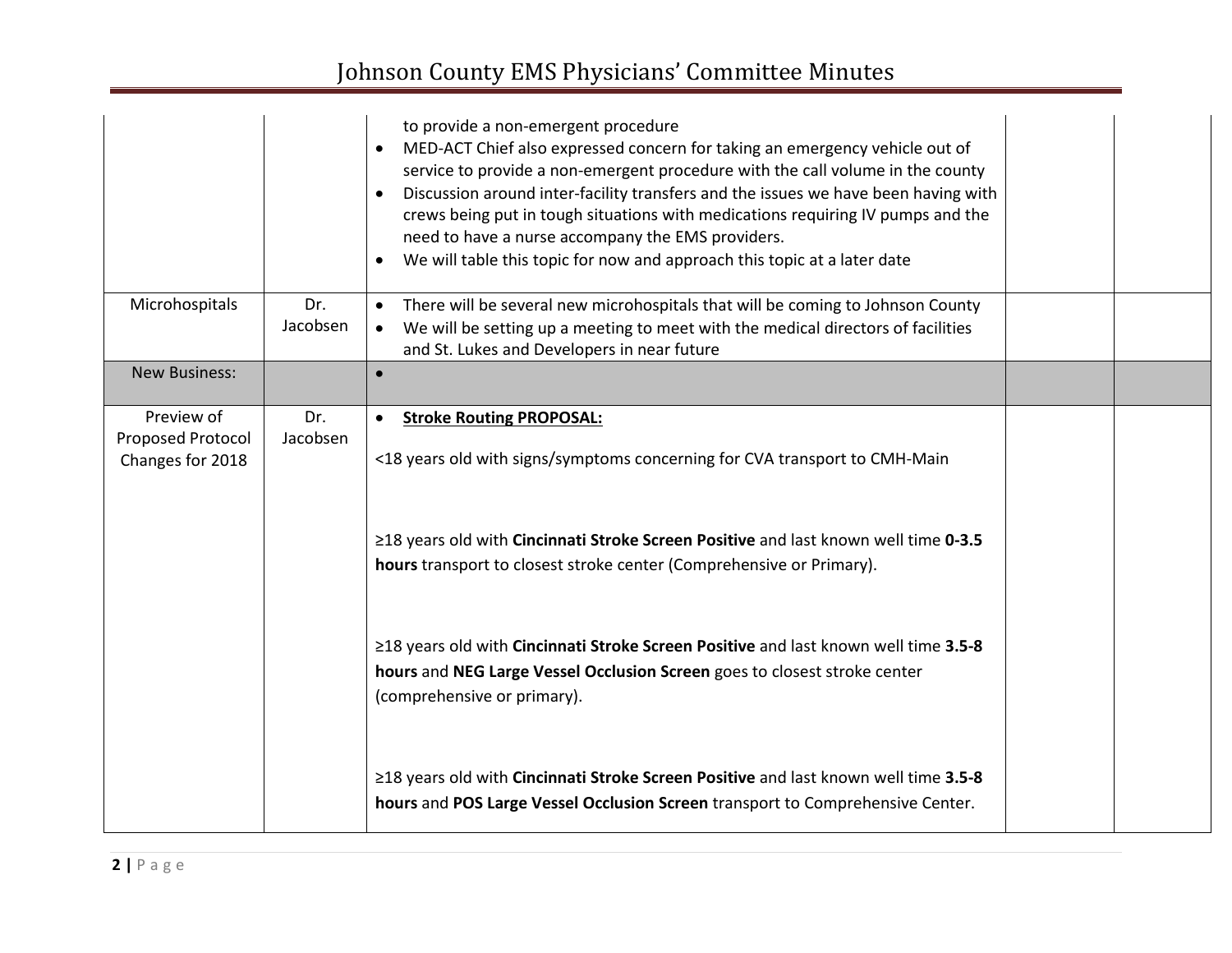$\overline{\phantom{a}}$ 

| ≥18 years old with Cincinnati Stroke Screen Positive and last known well time >8<br>hours goes to closest stroke center (primary or comprehensive).                                                                                                                                                                                                                                                         |
|-------------------------------------------------------------------------------------------------------------------------------------------------------------------------------------------------------------------------------------------------------------------------------------------------------------------------------------------------------------------------------------------------------------|
| Question about if >8 hrs encompasses a wake up unknown<br>$\bullet$<br>KUMC expresses concern about the 3.5 hours specifically they feel that 0-3.5<br>$\bullet$<br>hours +LVO should go to CSC. Another concern is the transfer time after TPA is<br>given<br>Dr. Bowser made motion to pass protocol with the addition of "wake-up<br>$\bullet$<br>unknown time", Dr. Richardson seconded, motion passed. |
| <b>LVO Screening Tool PROPOSAL:</b><br><b>FAST-ED versus VAN</b>                                                                                                                                                                                                                                                                                                                                            |
| ASA formulary/ACS protocol (pg. 18)<br>$\bullet$<br>Administer Aspirin, unless EMS provider can confirm patient already took 324mg of<br>Aspirin within previous 6 hours.                                                                                                                                                                                                                                   |
| Changed wording to allow for EMS to not give ASA if they can confidently confirm<br>$\bullet$<br>patient took appropriate dose prior to their arrival                                                                                                                                                                                                                                                       |
| <b>Anaphylactic Allergic Reaction:</b><br>Administer Epinephrine auto-injector and may repeat every 5 minutes as needed, if<br>additional Epinephrine auto-injectors are available to a total of 3 doses.<br>Removed physician prescribed pt use language                                                                                                                                                   |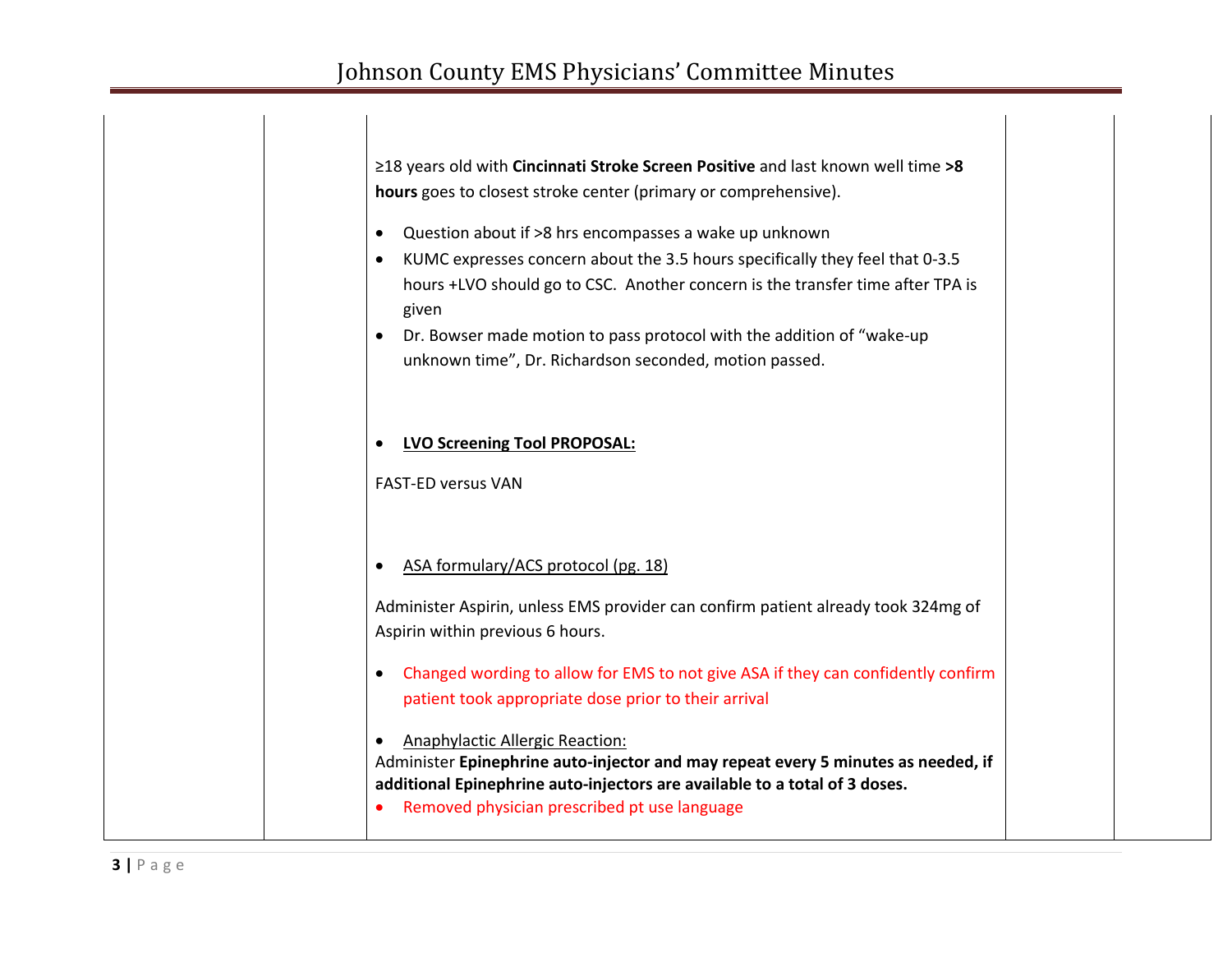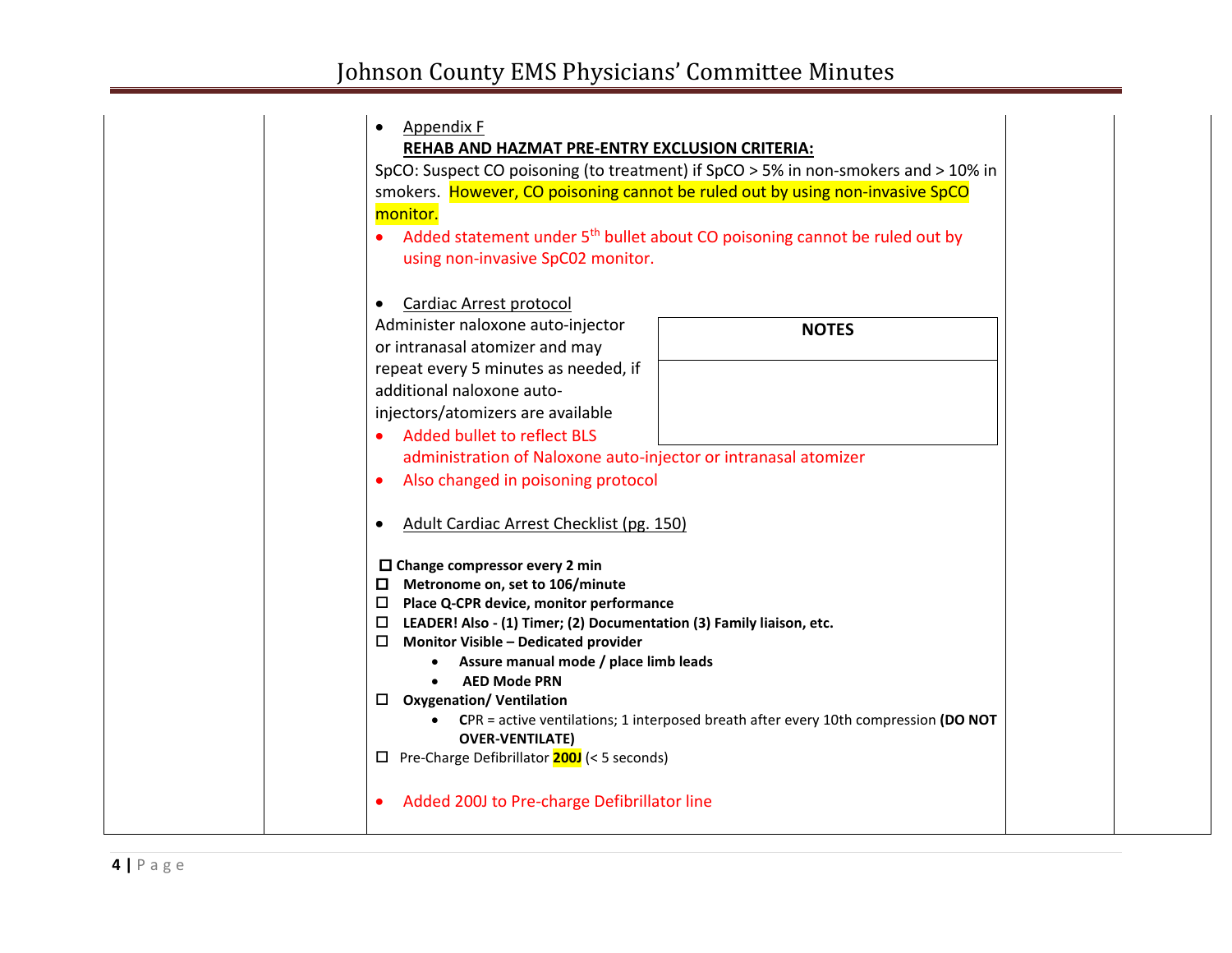| $IPAP$ (pg. 5)                                                                                    |
|---------------------------------------------------------------------------------------------------|
| Scene Size-Up: As you approach the scene, assure safety for yourself and the<br>٠                 |
| patient. Establish and follow Incident Management Systems.                                        |
| BSI (Body Substance Isolation): Prior to patient assessment, employ precautions                   |
| to prevent contact with potentially infectious body fluids or hazardous materials.                |
| Wear appropriate protective gear to protect eyes, mucous membranes and skin.                      |
| Wear other appropriate specialized protective gear when the potential exists for                  |
| contact with biological and hazardous materials.                                                  |
|                                                                                                   |
| <b>Initial Patient Impression:</b>                                                                |
| Transmit initial patient impression over the radio when the patient has one of the                |
| following conditions/circumstances:                                                               |
| Critical                                                                                          |
| Trauma Plan Activation                                                                            |
| $\triangleright$ Code Blue                                                                        |
| $\triangleright$ Type Black                                                                       |
| It is acceptable to upgrade or downgrade incoming units based on initial patient                  |
| impression. Cancelling an ambulance should not be done based on initial patient                   |
| <i>impression.</i>                                                                                |
| Made new section titled Initial Patient Impression                                                |
| Defined initial patient conditions as: Critical, Trauma Plan Activation, Code Blue,               |
| and Type Black                                                                                    |
|                                                                                                   |
| $IPAP$ (pg. 6)                                                                                    |
|                                                                                                   |
| <b>Multi-Casualty Incident Triage:</b>                                                            |
| $\triangleright$ Patients are assigned to one of the triage categories listed below utilizing the |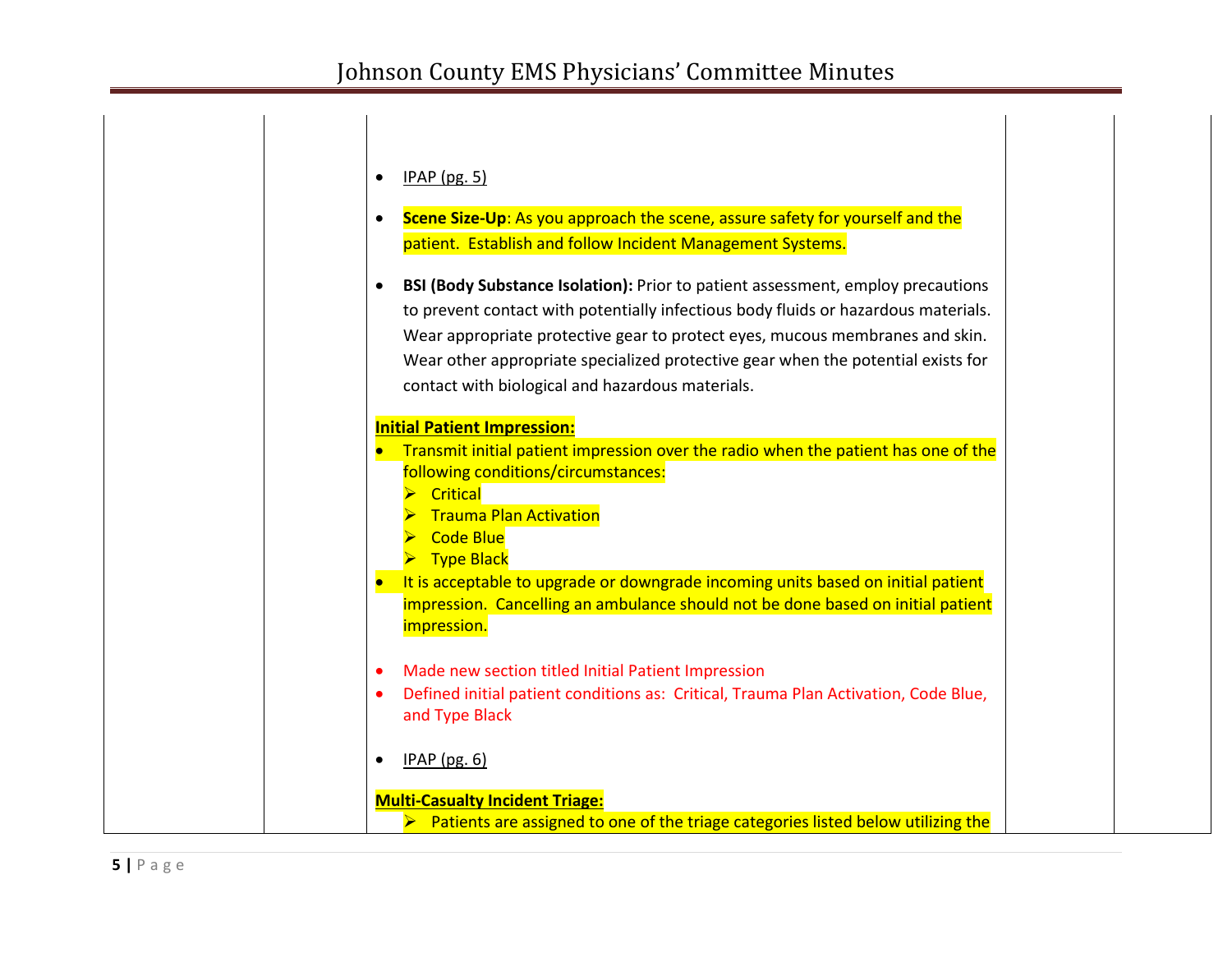| SALT method see Appendix L- MCI Triage.                                                                                                                                                              |
|------------------------------------------------------------------------------------------------------------------------------------------------------------------------------------------------------|
| <b>Green - Minimal/Non-emergent.</b> This patient is suffering a minor injury                                                                                                                        |
| or illness not likely to deteriorate to a life threatening condition                                                                                                                                 |
| Yellow - Delayed/Urgent. The yellow patient's injury or illness is not                                                                                                                               |
| likely to deteriorate to a life threatening condition if medical care is not                                                                                                                         |
| provided immediately; however, there is a risk of deterioration if medical                                                                                                                           |
| care is not provided in a "timely" fashion.                                                                                                                                                          |
| Red - Immediate/Emergent. The red patient is one whose injury or<br>$\bullet$                                                                                                                        |
| illness has resulted in life threatening shock or hypoxia or has the                                                                                                                                 |
| potential for the rapid development of life threatening shock or hypoxia if                                                                                                                          |
| immediate medical care is not provided.                                                                                                                                                              |
| • Black - Expectant/Death/Non-emergent. This patient is dead, has                                                                                                                                    |
| suffered an obviously mortal wound, or has sustained an injury or illness                                                                                                                            |
| requiring resources beyond those available.                                                                                                                                                          |
| Changed wording from Triage to Mass Casualty Incident Triage<br>$\bullet$<br>Defined the categories to be consistent with SALT terminology<br>$\bullet$<br><b>Referenced Appendix L</b><br>$\bullet$ |
| IPAP (pg. 12)<br>$\bullet$                                                                                                                                                                           |
| <b>Deciding Hospital Destination:</b>                                                                                                                                                                |
| Note: This section is consistent with the Metro Kansas City Area Ambulance<br>٠                                                                                                                      |
| Diversion Guidelines as adopted by MARCER and the Greater Kansas City Health                                                                                                                         |
| Alliance, see KC Ambulance Diversion Community Plan, (Appendix K).                                                                                                                                   |
| Patients are transported to the hospital of their choice in the greater Kansas City<br>$\bullet$                                                                                                     |
| metropolitan area in most instances. Johnson County EMS providers reserve the                                                                                                                        |
| right not to transport to facilities outside the Johnson County area.                                                                                                                                |
| No patient will be transported to a facility that is not listed as an approved                                                                                                                       |
| receiving facility (as noted in the Glossary of Terms).                                                                                                                                              |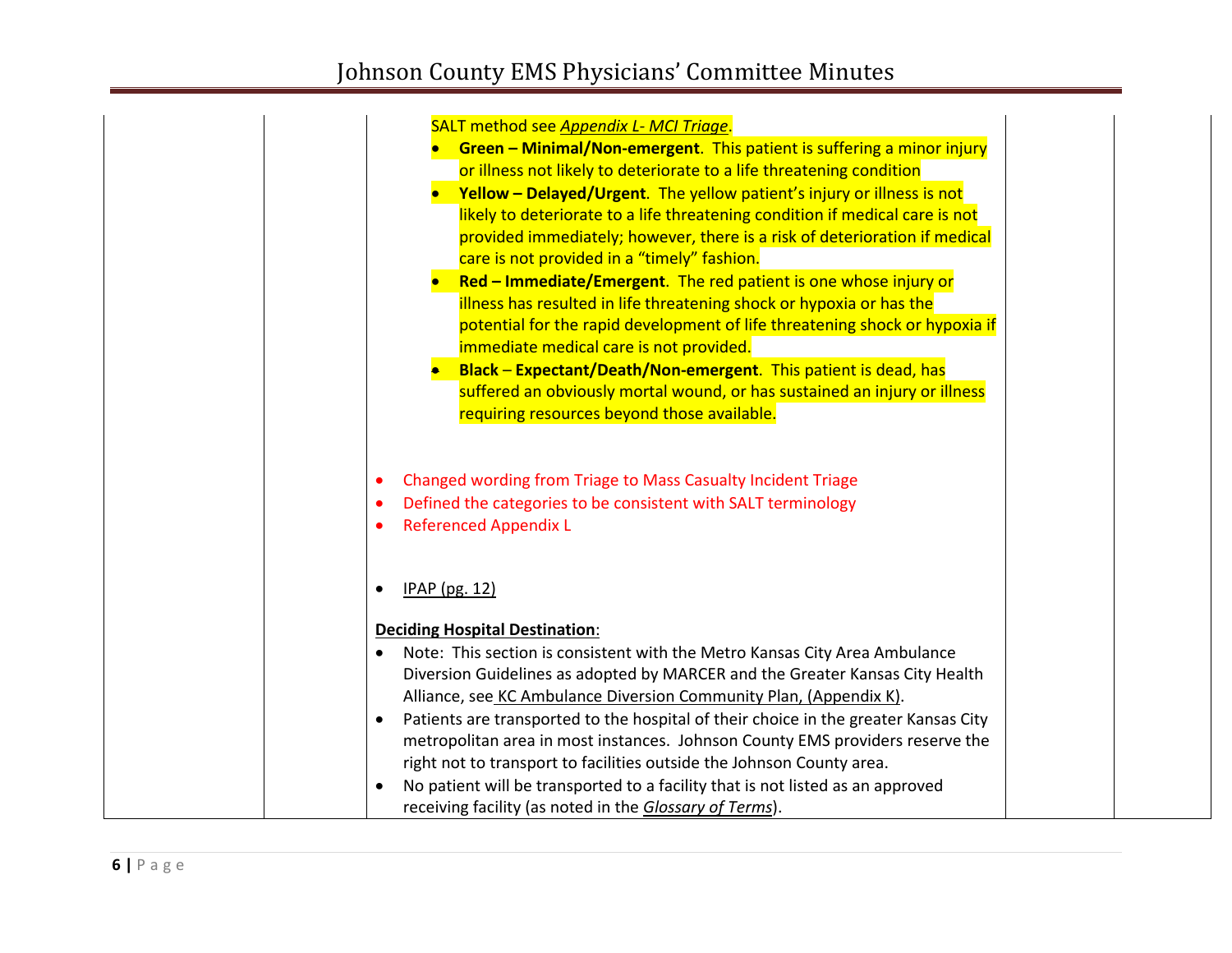| Patients may be transported to the following free standing Emergency<br>Departments if they have minor injury or minor illness and provider believes<br>there is a low likelihood that patient will require secondary transport to a<br>hospital. When provider is in doubt, contact free standing medical control for<br>further guidance prior to transport.<br>o Overland Park Regional at Olathe<br>o Overland Park Regional at Shawnee<br><b>o</b> Shawnee Mission- Lenexa<br><b>o</b> Shawnee Mission-Overland Park<br>Attendants will inform patients that a secondary transport to an<br>inpatient facility may be required if hospitalization is necessary or<br>if more extensive evaluation is required. |  |
|---------------------------------------------------------------------------------------------------------------------------------------------------------------------------------------------------------------------------------------------------------------------------------------------------------------------------------------------------------------------------------------------------------------------------------------------------------------------------------------------------------------------------------------------------------------------------------------------------------------------------------------------------------------------------------------------------------------------|--|
| Changed wording to describe process for deciding hospital destination for free                                                                                                                                                                                                                                                                                                                                                                                                                                                                                                                                                                                                                                      |  |
| standing ED<br>Removed triage color associated with those transports                                                                                                                                                                                                                                                                                                                                                                                                                                                                                                                                                                                                                                                |  |
|                                                                                                                                                                                                                                                                                                                                                                                                                                                                                                                                                                                                                                                                                                                     |  |
| Obstetrics (pg. 49)                                                                                                                                                                                                                                                                                                                                                                                                                                                                                                                                                                                                                                                                                                 |  |
| <b>Transport Considerations for Newborn</b>                                                                                                                                                                                                                                                                                                                                                                                                                                                                                                                                                                                                                                                                         |  |
| When feasible, newborns/neonates should be transported in appropriate<br>$\bullet$                                                                                                                                                                                                                                                                                                                                                                                                                                                                                                                                                                                                                                  |  |
| restraint device                                                                                                                                                                                                                                                                                                                                                                                                                                                                                                                                                                                                                                                                                                    |  |
| Added transport considerations for Newborn<br>Suggestion made to change "at home, in home delivery"                                                                                                                                                                                                                                                                                                                                                                                                                                                                                                                                                                                                                 |  |
|                                                                                                                                                                                                                                                                                                                                                                                                                                                                                                                                                                                                                                                                                                                     |  |
| Poisoning protocol                                                                                                                                                                                                                                                                                                                                                                                                                                                                                                                                                                                                                                                                                                  |  |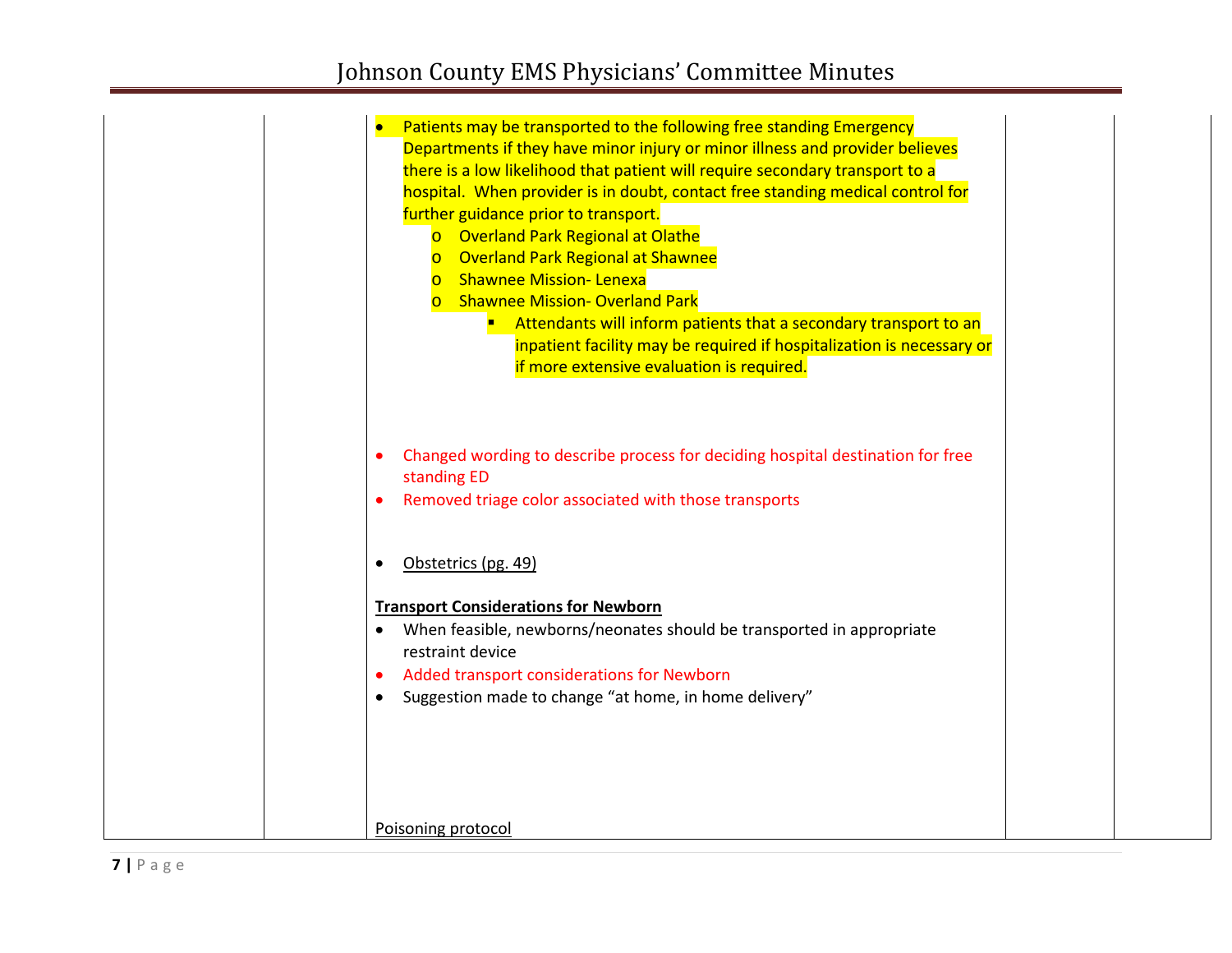|  | Check for presence of carboxyhemoglobin (COHgB) using SpCO monitoring.<br>However, a negative reading cannot be used to rule out CO poisoning. For<br>patients with suspected or confirmed carbon monoxide exposure, a base hospital<br>physician (preferably at the patient's hospital of choice) should be contacted to<br>address potential diversion to a hospital capable of providing hyperbaric oxygen<br>therapy.<br>Added statement within this bullet about a negative reading cannot be used to<br>$\bullet$<br>rule out CO poisoning.<br><b>Poisoning Protocol:</b> |                  |            |             |    |  |
|--|---------------------------------------------------------------------------------------------------------------------------------------------------------------------------------------------------------------------------------------------------------------------------------------------------------------------------------------------------------------------------------------------------------------------------------------------------------------------------------------------------------------------------------------------------------------------------------|------------------|------------|-------------|----|--|
|  | Procedures /                                                                                                                                                                                                                                                                                                                                                                                                                                                                                                                                                                    | <b>Med Doses</b> | <b>EMT</b> | <b>AEMT</b> | PM |  |
|  | <b>Interventions</b>                                                                                                                                                                                                                                                                                                                                                                                                                                                                                                                                                            |                  |            |             |    |  |
|  | Administer naloxone auto-<br>$\bullet$<br>injector or intranasal atomizer<br>and may repeat every 5 minutes<br>as needed, if additional naloxone<br>auto-injectors/atomizers are<br>available                                                                                                                                                                                                                                                                                                                                                                                   |                  |            |             |    |  |
|  | Added bullet to reflect BLS administration of Naloxone auto-injector or intranasal<br>$\bullet$<br>atomizer                                                                                                                                                                                                                                                                                                                                                                                                                                                                     |                  |            |             |    |  |
|  | Shock protocol<br>$\bullet$<br>Added norepi for adults and epi for peds under treatment options<br>$\bullet$                                                                                                                                                                                                                                                                                                                                                                                                                                                                    |                  |            |             |    |  |
|  | Epinephrine Formulary                                                                                                                                                                                                                                                                                                                                                                                                                                                                                                                                                           |                  |            |             |    |  |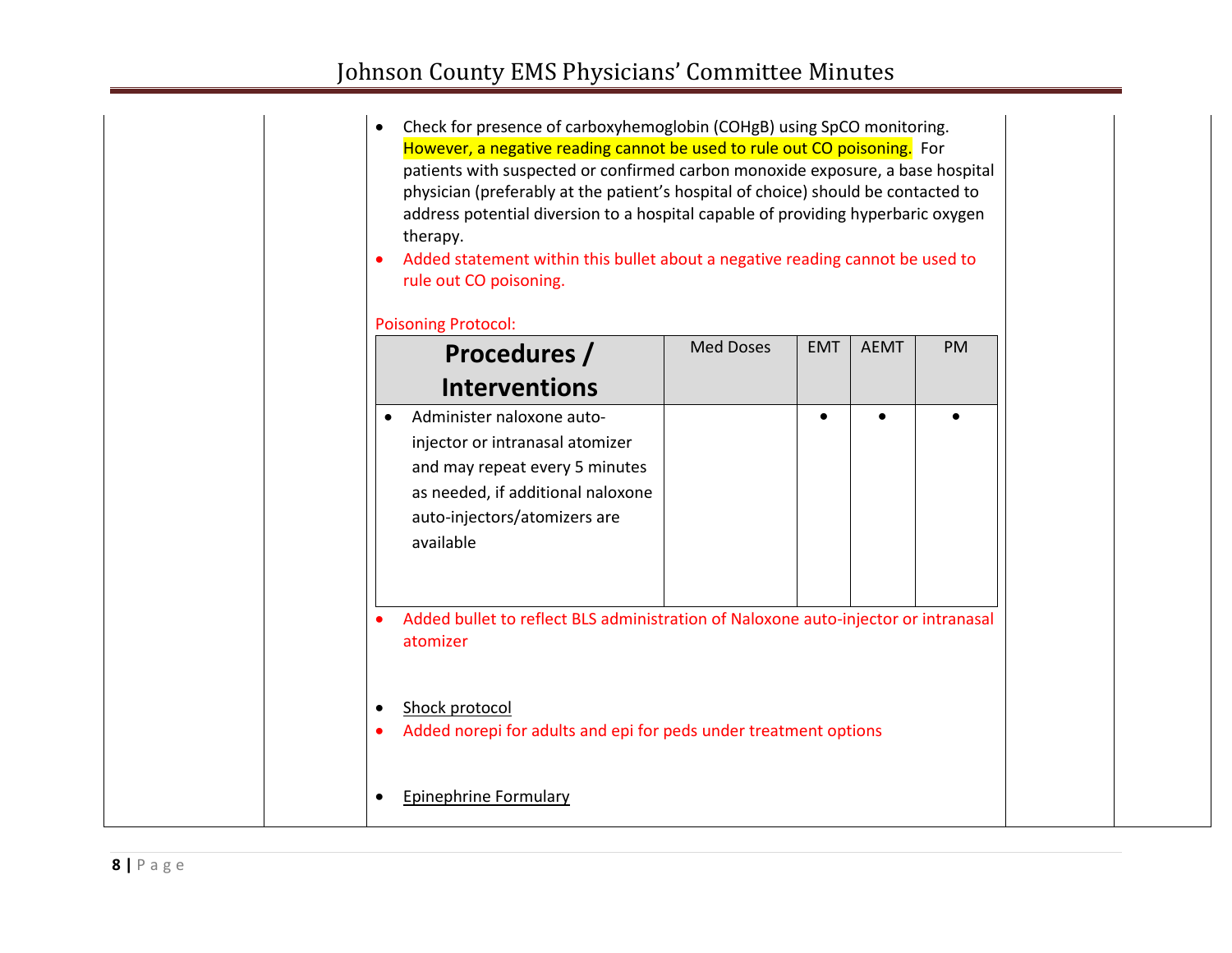### **Dosage/Administration:**

• Adult:

- Anaphylactic/allergic reaction:
- BLS- Administer Epinephrine auto-injector and may repeat every 5 minutes as needed, if additional Epinephrine auto-injectors are available to a total of 3 doses.
- **0.3 mg (1:1,000) IM and repeat at the same dose every 5 minutes to a total of three doses as indicated**

### **Dosage/Administration (continued):**

- Pediatric, cont.
- Anaphylactic/allergic reactions:
	- o BLS-Administer Epinephrine auto injector and may repeat every 5 minutes as needed, if additional Epinephrine auto-injectors are available to a total of 3 doses.
	- o **0.01 mg/kg (1:1,000) IM and repeat every 5 min. to a total of 3 doses (max single dose 0.3 mg)**
- Added BLS administration of Epinephrine auto-injector for adults and pediatrics
- Fentanyl Citrate Formulary
- Adult:
- Acute coronary syndrome, musculoskeletal, abdominal, or soft tissue pain:
- **Up to 100 mcg IV/IO/IM, may repeat in 5 min PRN to a max total dose of 200 mcg**
- **100 mcg Intranasal, repeat at 100 mcg x 1 PRN in 10 minutes to a max total dose of 200mcg**
- Pediatric:
- Musculoskeletal, abdominal, or soft tissue pain:
- **1 mcg/kg IV/IO/IM, max initial dose of 100 mcg may repeat in 5 minutes PRN to a max total dose of 200 mcg**

**9 |** Page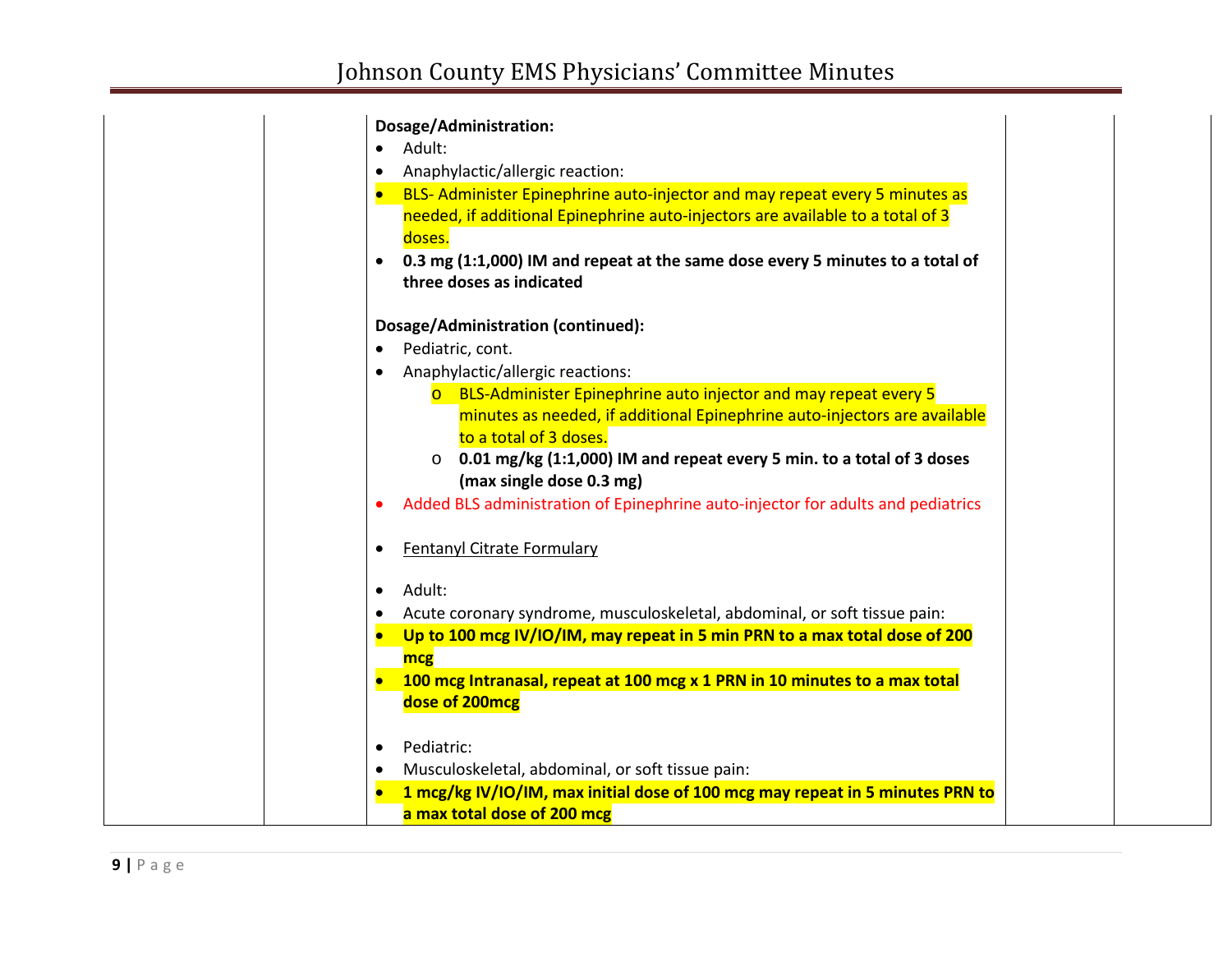|                          | 1.5 mcg/kg Intranasal, max initial dose of 100 mcg may repeat in 10 minutes x1<br>PRN to a max total dose of 200 mcg                   |
|--------------------------|----------------------------------------------------------------------------------------------------------------------------------------|
|                          | Changed wording to reflect up to 100 mcg as initial dose and a max total dose of<br>$\bullet$<br>$200$ mcg                             |
|                          | Also changed wording in intranasal dosing to be consistent with adult wording<br>$\bullet$                                             |
|                          | Made same changes in Abdominal Pain (pg. 16), ACS (pg. 18), and Pain                                                                   |
|                          | Management (pg. 51) Protocols                                                                                                          |
|                          | <b>Naloxone Formulary</b><br>$\bullet$                                                                                                 |
|                          | Adult:<br>$\bullet$                                                                                                                    |
|                          | BLS- Administer naloxone auto-injector or intranasal atomizer and may repeat                                                           |
|                          | every 5 minutes as needed, if additional naloxone auto-injectors/atomizers are                                                         |
|                          | available                                                                                                                              |
|                          | <b>Suspected Narcotic Overdose including Cardiac Arrests:</b><br>$\bullet$                                                             |
|                          | 0.5 - 2 mg IV/IO/IM/Intranasal titrated to reversal of respiratory depression<br>$\bullet$<br>repeated PRN to a max total dose of 4 mg |
|                          | Added bullet to reflect BLS administration of Naloxone auto-injector or intranasal<br>$\bullet$                                        |
|                          | atomizer                                                                                                                               |
|                          | Field Reference Guide:<br>$\bullet$                                                                                                    |
|                          | Proposal to round doses for pediatric medications<br>$\circ$                                                                           |
|                          | Group in agreement with this change                                                                                                    |
|                          | Dr. Thornton motioned to pass protocols as proposed, Dr. Bowser seconded                                                               |
|                          | motion. Motion passed.                                                                                                                 |
| <b>Next meeting Date</b> | We will propose a meeting date<br>$\bullet$                                                                                            |
|                          |                                                                                                                                        |
|                          |                                                                                                                                        |
|                          |                                                                                                                                        |